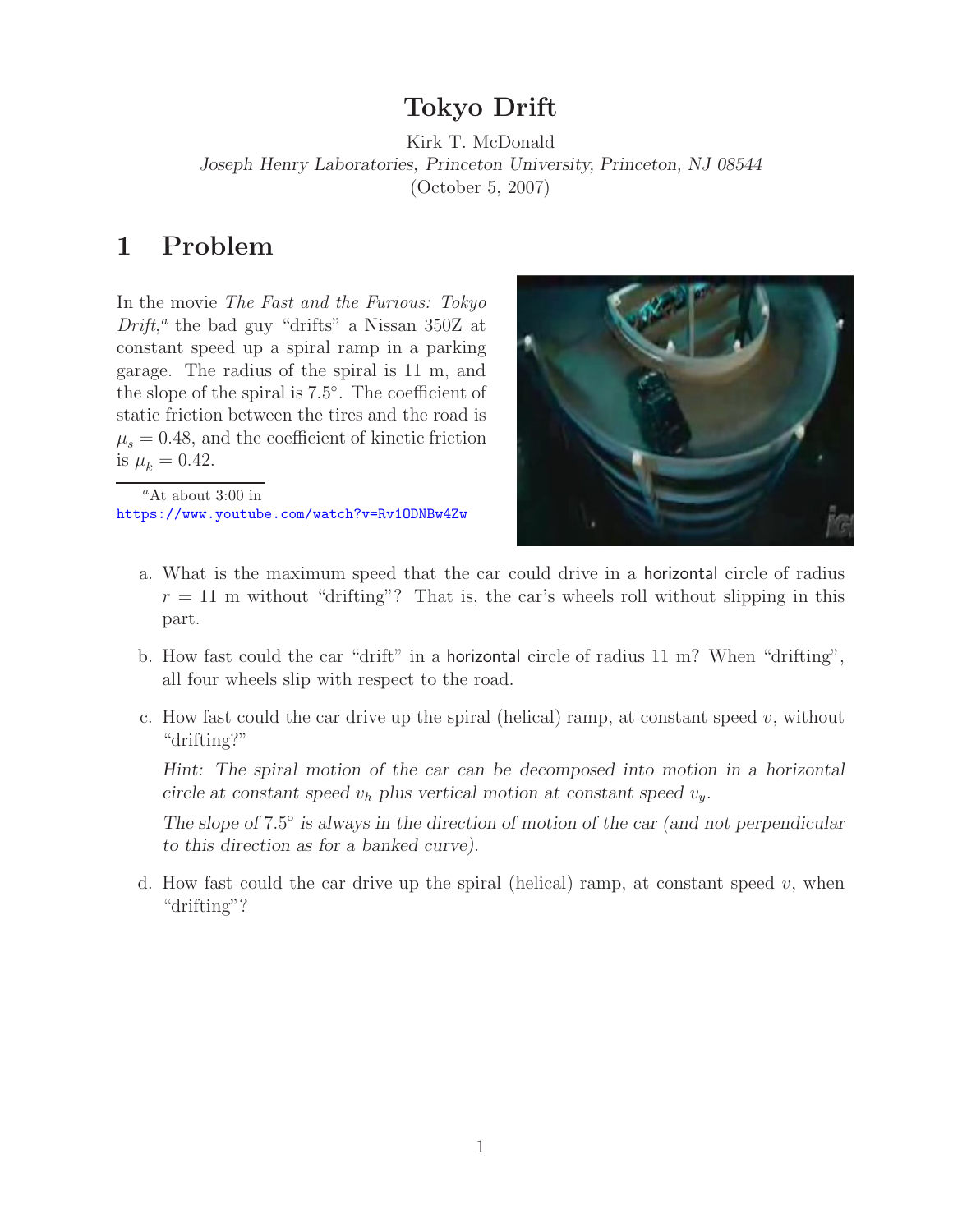## **2 Solution**

a. The horizontal circle is on a horizontal plane. There is no tilting or banking in parts a and b.

For rolling without slipping, the friction is static friction, and the frictional force is perpendicular to the velocity vector **v**. For motion in a circle, the frictional force  $F_{fr}$ provides the needed centripetal acceleration,  $F_{\text{fr}} = mv^2/r$ , where *m* is the mass of the car. For motion in a horizontal plane, the normal force is vertical and has magnitude  $N = mg$ . Hence, the maximum speed *v* of the circular motion is related by,

$$
\frac{mv^2}{r} = F_{\text{fr}} = \mu_s N = \mu_s mg,\tag{1}
$$

and

$$
v = \sqrt{\mu_s gr} = \sqrt{0.48 \cdot 9.8 \cdot 11} = 7.1 \text{ m/s} = 25.9 \text{ km/hr.}
$$
 (2)

b. The analysis is the same as for part a, except that now the friction is kinetic rather than static. Hence,

$$
v = \sqrt{\mu_s gr} = \sqrt{0.42 \cdot 9.8 \cdot 11} = 6.73 \text{ m/s} = 24.2 \text{ km/hr.}
$$
 (3)

While "drifting" is very cinematic, it is actually slower that driving without "drifting".

*The assumption in part b is that sliding friction provides the needed centripetal force, although the direction of this force is at right angles to the direction of motion. Usually, the direction of sliding friction is opposite to the direction of motion. Great skill is required to drive the car so that the assumption is valid.*

c. The slope of 7*.*5◦ of the spiral ramp is always in the direction of motion of the car (and not perpendicular to this direction as for a banked curve). The normal force makes angle 7*.*5◦ to the vertical, and the force of (static) friction is the plane perpendicular to the normal force.

Because the car is driving up the slope, with no acceleration along the direction of the normal force, the latter is now only,

$$
N = mg\cos 7.5^{\circ}.\tag{4}
$$

For the car to be able to drive uphill at constant speed, there must be a component of friction that points uphill to counteract the component of the force of gravity downhill,

$$
F_{\text{fr,uphill}} = mg \sin 7.5^{\circ}.\tag{5}
$$

The force of (static) friction also provides the centripetal force, which is horizontal and perpendicular to the slope. The maximum force of (static) friction is,

$$
F_{\text{fr}} = \mu_s N = \mu_s mg \cos 7.5^\circ. \tag{6}
$$